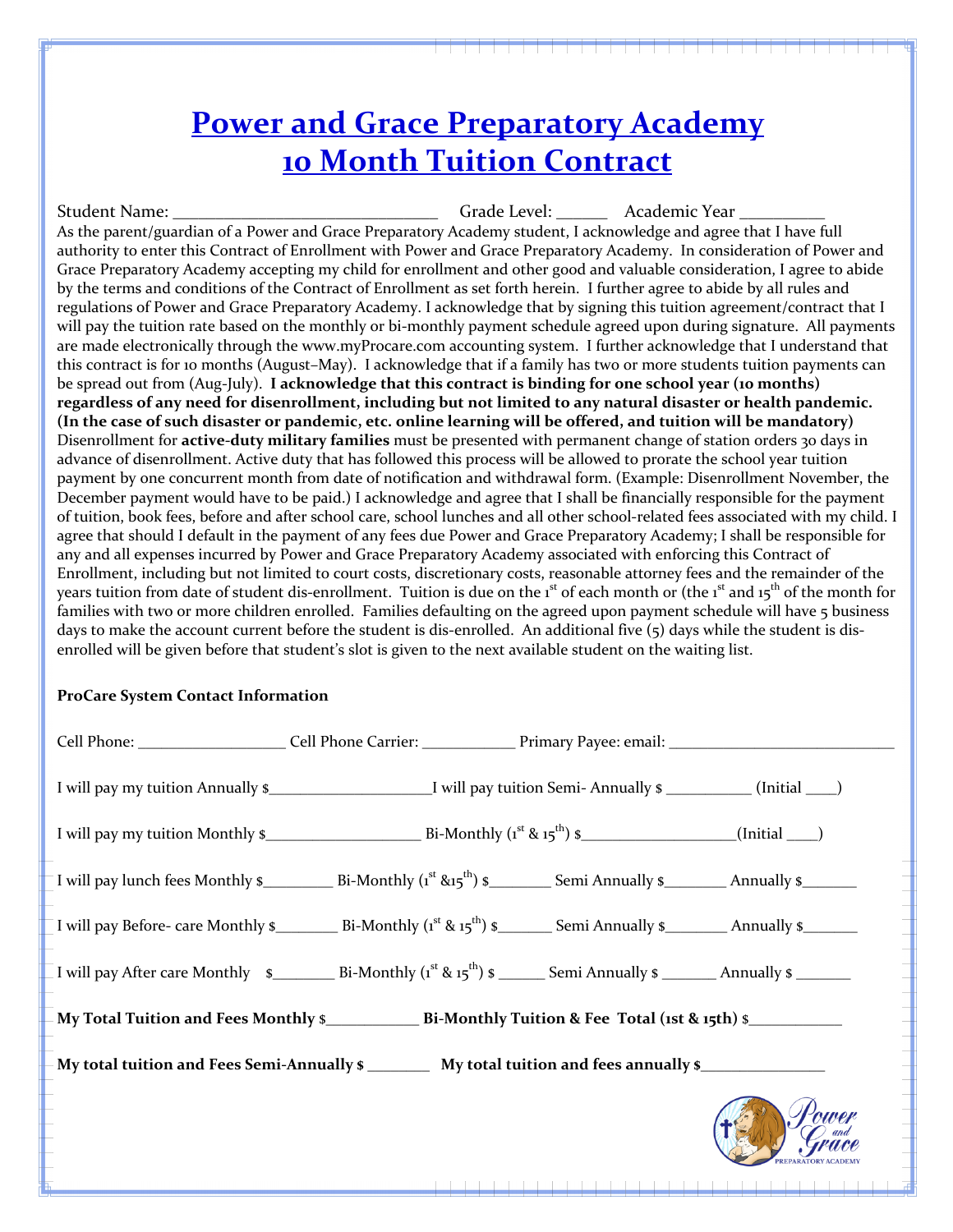### Acceptable Forms of Payment Tuition, Fees, Before/ After Care, Breakfast & Lunch

PGPA uses the ProCare System to receive all payments. Parents are encouraged to sign up on myProcare.com following after your child has been officially enrolled into the school. ProCare accepts ACH, Debit, & Credit Card as forms of payment. Please ensure you complete the **Mandatory ProCare Form** at the end of this contract. In the event you need to change your banking or credit card information there is a form to fill out and turn into PGPA 5 days prior to the next billing cycle. There is a \$20.00 administrative fee to change payment methods within ProCare.

**ACH accounts are assessed \$1.00 per transaction. Debit cards- \$0.95 x amount. Visa/ MasterCard charges 2.75% x amount. Non- Sufficient Funds Policy (ACH & Credit Cards)** 

Any individual from whom a ACH/Credit Card/Check is used to pay Power and Grace for an item or a service, and such payment method is not honored by the appropriate bank, shall be assessed a service charge in an amount not less than the amount charged to Power and Grace by the bank. A charge of \$35.00 will be assessed for any NSF ACH/Credit Card Decline not honored by the appropriate bank that entails any action by Power and Grace Staff to collect. Actions are defined as a phone call, a letter, or filing with the Montgomery County Court system. Once Power and Grace has been notified regarding a NSF ACH/Credit Card Decline you will be notified and will have five  $(5)$ business days to make proper payment or to arrange for a satisfactory payment schedule. If payment is not received within five  $(5)$  business days, the payment schedule is not adhered to or the monies do not appear to be collectible, the Power and Grace shall take appropriate action to recover the fee, and any contractual tuition due for the remainder of the year. The individual making payment for a single NSF shall present either cash or a money order for the appropriate check plus a \$35.00 service charge. The family will be notified within two (2) business days of receiving the notice from the Procare. Power and Grace administrative office will note the record and attempt to notify the individual. Once Power and Grace either calls or sends an email to the individual, the start of the 5 days to make proper payment begins its process.

I have read and understand the NSF Policy as set by Power and Grace.

**Print** Student Name **Print** Parent/Guardian (Payee)

**Signature** of Parent/Guardian (Payee) Date

\_\_\_\_\_\_\_\_\_\_\_\_\_\_\_\_\_\_\_\_\_\_\_\_\_\_\_\_\_\_\_\_\_\_\_\_\_\_\_\_\_\_\_ \_\_\_\_\_\_\_\_\_\_\_\_\_\_\_\_\_\_\_\_\_\_\_\_\_\_\_\_\_\_\_\_\_\_\_\_\_\_\_\_\_\_\_

\_\_\_\_\_\_\_\_\_\_\_\_\_\_\_\_\_\_\_\_\_\_\_\_\_\_\_\_\_\_\_\_\_\_\_\_\_\_\_\_\_\_\_ \_\_\_\_\_\_\_\_\_\_\_\_\_\_\_\_\_\_\_\_\_\_\_\_\_\_\_\_\_\_\_\_\_\_\_\_\_\_\_\_\_\_\_

If there are any changes to this signed tuition payment plan by the payee prior to tuition payment dates the administration office must be notified in writing of that change in order to not incur late fees.

Print Legal Name of Parent/Guardian **(Payee**)\_\_\_\_\_\_\_\_\_\_\_\_\_\_\_\_\_\_\_\_\_\_\_\_\_\_\_\_\_\_\_\_\_\_\_\_\_\_\_\_\_\_\_\_\_\_\_\_\_\_\_\_\_\_\_\_\_\_\_\_\_\_

Signature of Parent/Guardian (Payee) \_\_\_\_\_\_\_\_\_\_\_\_\_\_\_\_\_\_\_\_\_\_\_\_\_\_\_\_\_\_\_\_\_\_\_\_\_\_\_\_\_\_\_\_\_\_\_\_\_\_\_\_\_\_\_\_\_\_\_\_\_\_\_\_\_\_\_\_

DOB:  $\frac{1}{\sqrt{2}}$  SSN# SSN# Bate: Date: Copy of Drivers Licenses attached

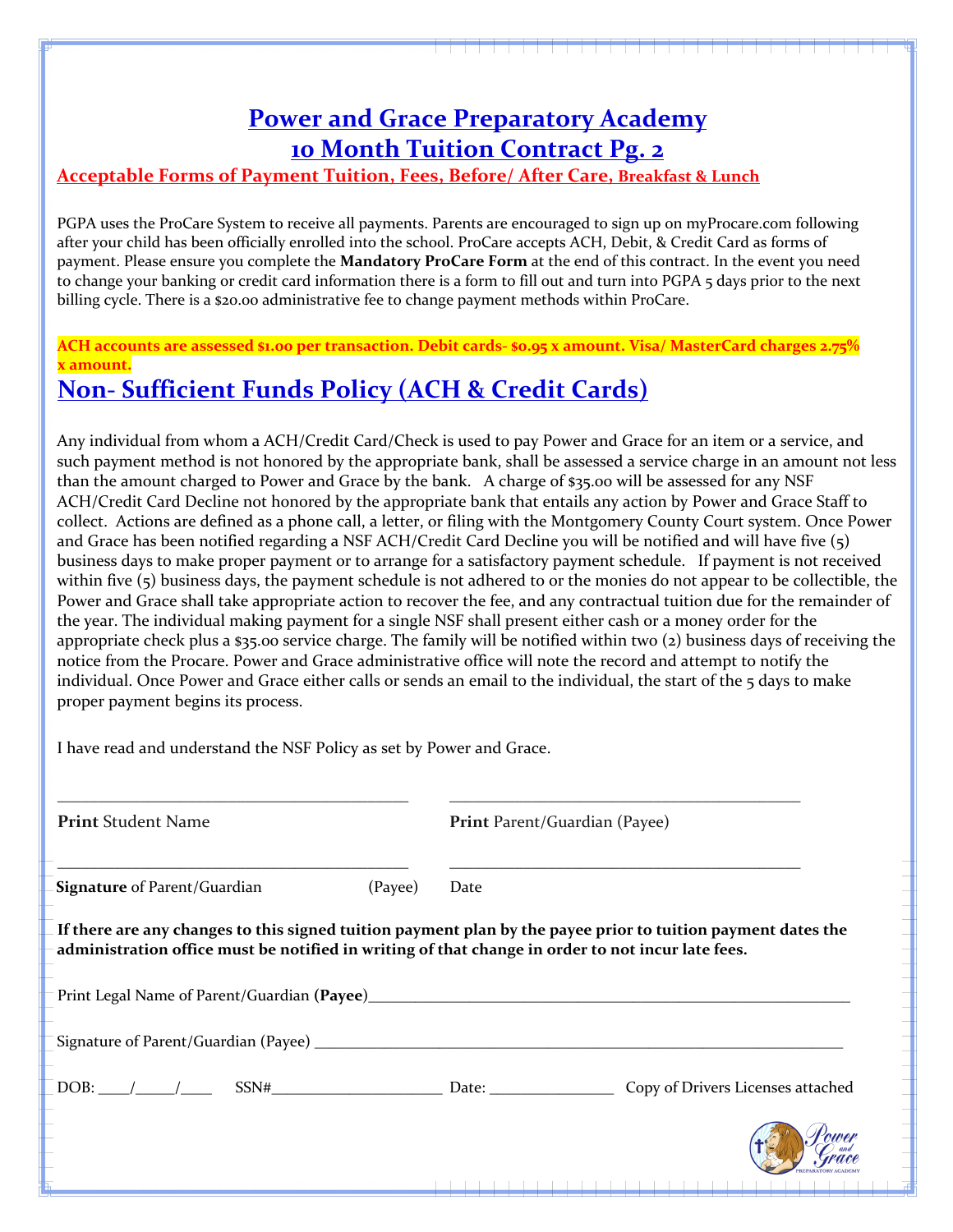## **Monthly Tuition Payment Plan**

Tuition is due on the 1st business day of the month or the  $1^{st}$  &  $15^{th}$  of each month. This fulfills your contractual obligation. The school contract length is 10 months. Tuition is due each of the ten **(10) contractual months regardless of holidays, inclement weather, natural disaster or pandemic**. The contract length fulfills state law of holding school in session for a minimum of 180 days. Please see below payment schedule for August 2022 through May 2023.

| Tuition Dates Paying on the 1 <sup>st</sup> of each<br>Month<br>(Initial)<br><u>I will pay monthly serve that</u><br>When the 1 <sup>st</sup> of the month falls on a<br>weekend funds will be pulled on the<br>business day prior. | Tuition Dates of payment on the 1 <sup>st</sup> and the<br>15 <sup>th</sup><br>(Available for families with two or more<br>students attending PGPA only)<br>I will pay Bi-Monthly __________<br>(Initial)<br>When the $1^{st}$ & $15^{th}$ of the month falls on a<br>weekend funds will be pulled on the<br>business day prior. |
|-------------------------------------------------------------------------------------------------------------------------------------------------------------------------------------------------------------------------------------|----------------------------------------------------------------------------------------------------------------------------------------------------------------------------------------------------------------------------------------------------------------------------------------------------------------------------------|
| August 1, 2022                                                                                                                                                                                                                      | August 1 & 15                                                                                                                                                                                                                                                                                                                    |
| September 1, 2022                                                                                                                                                                                                                   | September 1 & 15                                                                                                                                                                                                                                                                                                                 |
| October 1, 2022                                                                                                                                                                                                                     | October 1 & 15                                                                                                                                                                                                                                                                                                                   |
| November 1, 2022                                                                                                                                                                                                                    | November 1 & 15                                                                                                                                                                                                                                                                                                                  |
| December 1, 2022                                                                                                                                                                                                                    | December 1 & 15                                                                                                                                                                                                                                                                                                                  |
| January 2, 2023                                                                                                                                                                                                                     | January 2 & 16                                                                                                                                                                                                                                                                                                                   |
| February 1, 2023                                                                                                                                                                                                                    | February 1 & 15                                                                                                                                                                                                                                                                                                                  |
| March 1, 2023                                                                                                                                                                                                                       | March 1 & 15                                                                                                                                                                                                                                                                                                                     |
| April 1, 2023                                                                                                                                                                                                                       | April 1 & 15                                                                                                                                                                                                                                                                                                                     |
| May 1, 2023                                                                                                                                                                                                                         | May 1 & 15                                                                                                                                                                                                                                                                                                                       |

Before Care/After Care (\$25 Drop-in Fee) Fees must be paid prior to rendering service.

| <b>Before Care</b>        | \$90 bi-weekly/ \$180 mo. | <b>Yes</b> | initial  |  |
|---------------------------|---------------------------|------------|----------|--|
| & Breakfast               | 6:00 a.m. $-$ 8:00 a.m.   |            |          |  |
|                           |                           | No         | initial  |  |
| After Care                | \$90 bi-weekly/\$180 mo.  | Yes:       | Initial: |  |
|                           | 3:00 p.m.-6:00 p.m.       |            |          |  |
| Snack & Homework Tutoring |                           | No:        | Initial: |  |
|                           |                           |            |          |  |

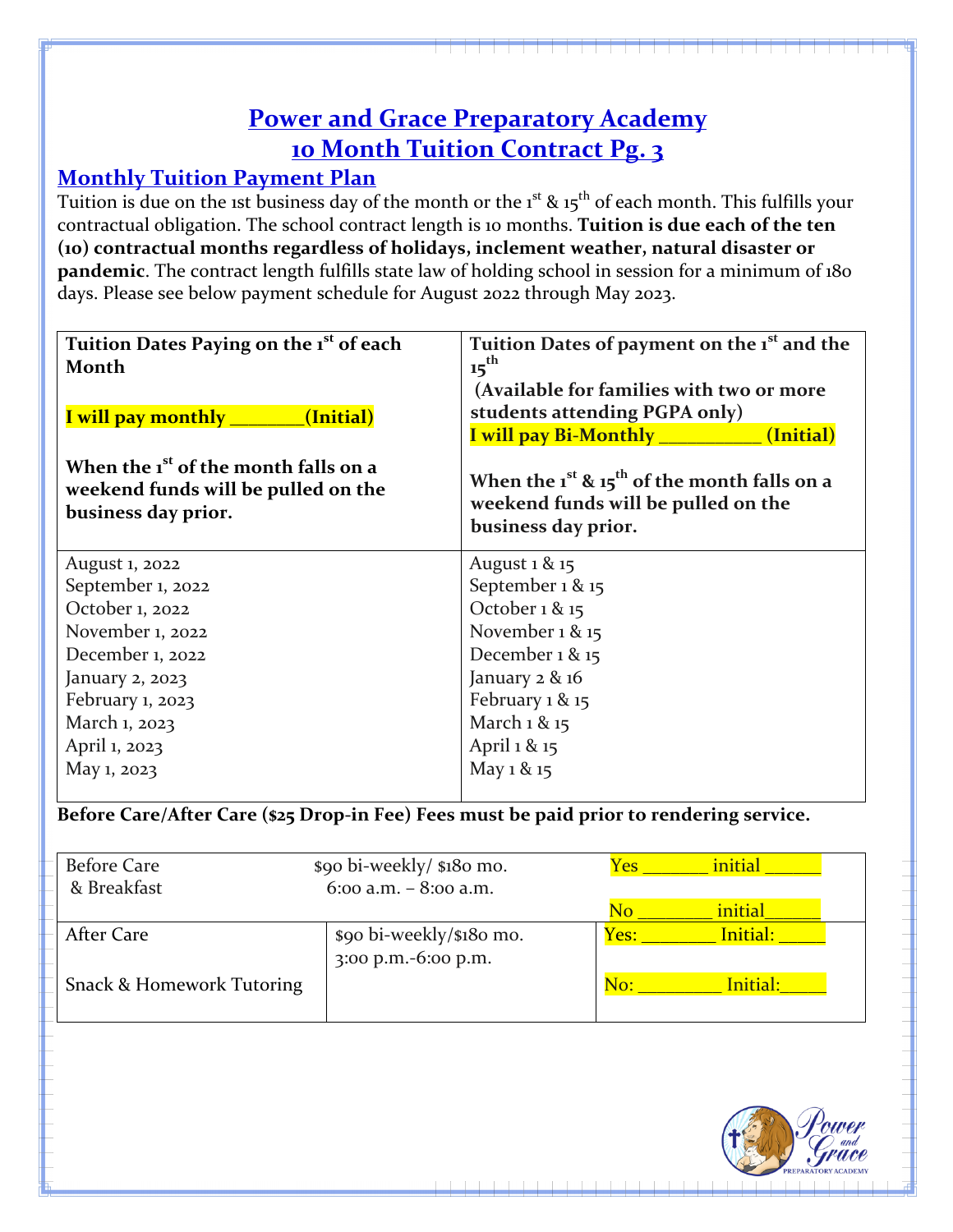## **Financial Commitment**

We are supported completely by tuition, donations, and voluntary contributions. **All fees delineated on this** financial commitment page must be paid according to the fee schedule listed below.

| <b>Fee Description</b>                                                                                                                             | <u>Yearly Fee</u><br>Amount             | <b>Fees are Non-Refundable</b><br>Who pays the fee?                          |
|----------------------------------------------------------------------------------------------------------------------------------------------------|-----------------------------------------|------------------------------------------------------------------------------|
| Application Fee (non-refundable) Submitted<br>with application. (Tour, student testing are<br>covered with this fee)                               | \$175 Payable<br>by cash,<br>check only | <b>New Students</b>                                                          |
| S.T.E.A.M (Lab Jackets & Supplies) Technology<br>Fee (computer purchase/maintenance and<br>software) Art Supplies, Physical Education<br>Equipment | \$200 Payable<br>by Procare<br>only     | All Students Pre-kindergarten-<br>$6th$ grades<br>Fee Due on April 15, 2022  |
| Testing Brigance / PGPA Testing/ Stanford 10                                                                                                       | \$150 Payable<br>by Procare<br>only     | All Students Pre-kindergarten-<br>$6th$ grades.<br>Fee Due on March 25, 2022 |

**<u>Yearly Book Fee Pre-kindergarten- 6<sup>th</sup> Grades (Disposable books purchased will be returned at the close**</u> of the school year when all accounts are cleared and/or current) Fees are payable through ProCare only.

| Pre-Kindergarten 3-year-olds                  | \$150 | Fees are due May 15 <sup>th</sup> |
|-----------------------------------------------|-------|-----------------------------------|
| Pre-Kindergarten 4-year-olds                  | \$250 | Fees are due May 15th             |
| Kindergarten – $1st$ Grade                    | \$325 | Fees are due May 15th             |
| $2nd$ Grade – 3rd Grade                       | \$400 | Fees are due May 15th             |
| $4^{\text{th}}$ Grade – $6^{\text{th}}$ Grade | \$425 | Fees are due May 15th             |

### **PGPA Discounts** (No family can receive more than  $\frac{6}{5}$  Discount)

| <b>Active Duty Military Only</b>                            | $2.5\%$ |
|-------------------------------------------------------------|---------|
| Second Child Discount (Applied to the lower of $\vert$ 2.5% |         |
| the tuition amounts)                                        |         |
| <b>Third Child Discount</b>                                 | $5\%$   |
|                                                             |         |

**Families with two or more students do have the option of paying tuition over a 12-month payment plan.** 

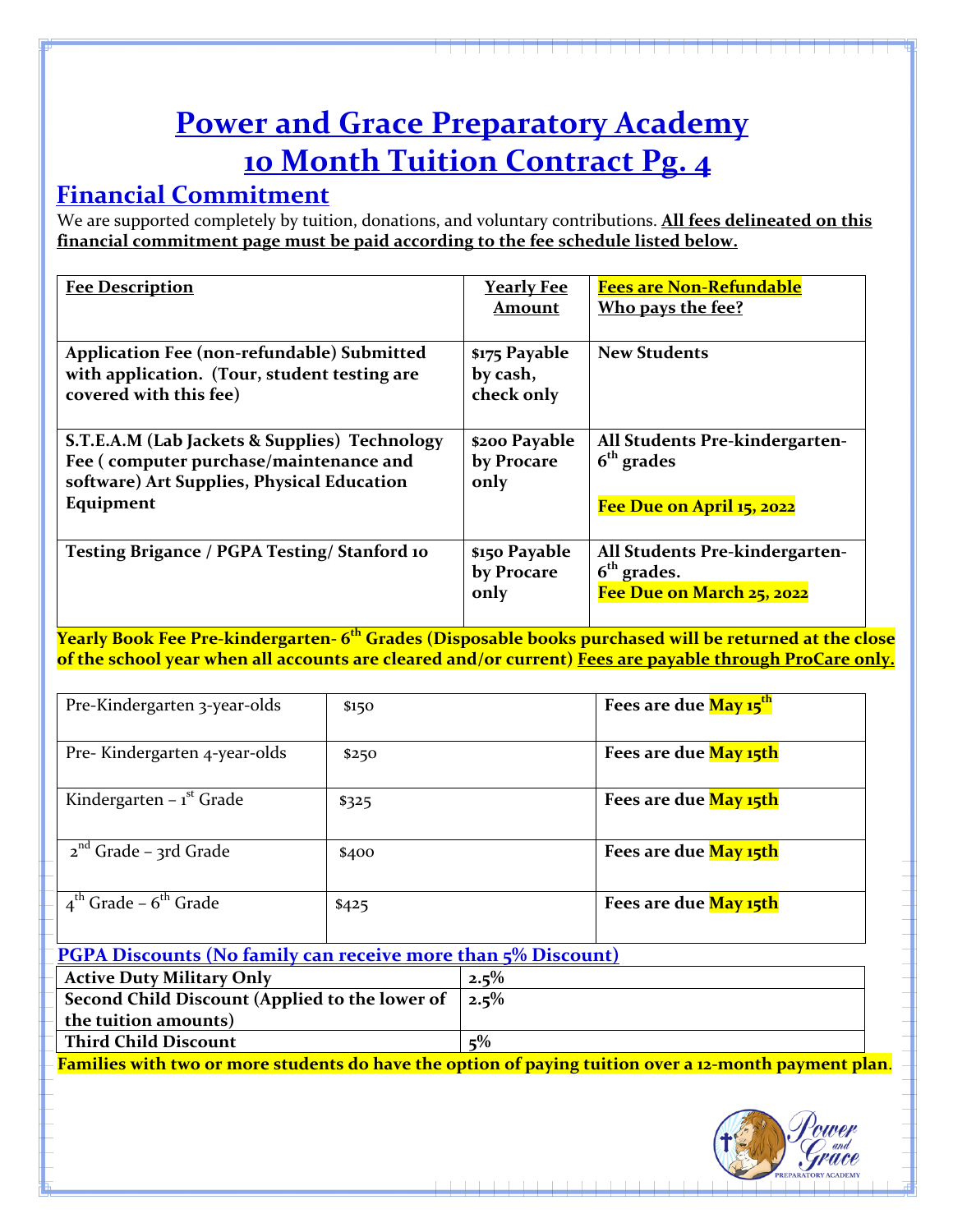**Tuition Breakdown Pre-kindergarten – 6th Grade (Active Military Discount 2.5%)**

| Pre-k 3-years & 4-years                 | \$6,250.00 Year<br>$$3,125.00$ Bi-Annually<br>\$625.00 Monthly<br>$$156.25$ weekly | \$6,093.75 Military 2.5%<br>$$3,046.87$ Bi-Annually<br>\$609.37 Monthly<br>\$152.34 weekly |
|-----------------------------------------|------------------------------------------------------------------------------------|--------------------------------------------------------------------------------------------|
| Kindergarten & 1st Grade                | \$6,350.00 Year<br>$$3,175.00$ Bi-Annually<br>\$635.00 Monthly                     | \$6,191.25 Military 2.5%<br>\$3,095.63 Bi-annually<br>\$619.12 Monthly                     |
| $2^{nd}$ – 3rd Grades                   | \$6,450.00 Year<br>$$3,225.00$ Bi-Annually<br>\$645.00 Monthly                     | \$6,288.75 Military 2.5%<br>$$3,144.38$ Bi-Annually<br>\$628.88 Monthly                    |
| $4^{\text{th}}$ -6 <sup>th</sup> Grades | \$6,650.00 Year<br>$$3,325.00$ Bi-Annually<br>\$665.00 Monthly                     | \$6,483.75 Military 2.5%<br>$$3,241.88$ Bi-Annually<br>$$648.38$ Monthly                   |

**Catered Lunch Program (Students can bring sack lunches that do not require preparation. Please do not send red punches or candy in student's lunch)** 

| Lunch                  | Lunch Monthly | Lunch Bi-Weekly | Annually \$1,575.00 (9 |
|------------------------|---------------|-----------------|------------------------|
| Entre, cookie, milk or | \$175         | \$87.50         | months)                |
| water, fruit           |               |                 | Bi-Annually \$787.50   |
| Pizza Friday           | \$43.75       |                 | \$393.75 (9 months)    |

**(PGPA is a Nut Free Facility) Fees must be paid bi-weekly or Monthly through Procare. No daily fees will be accepted. Monthly Menus will be posted.**

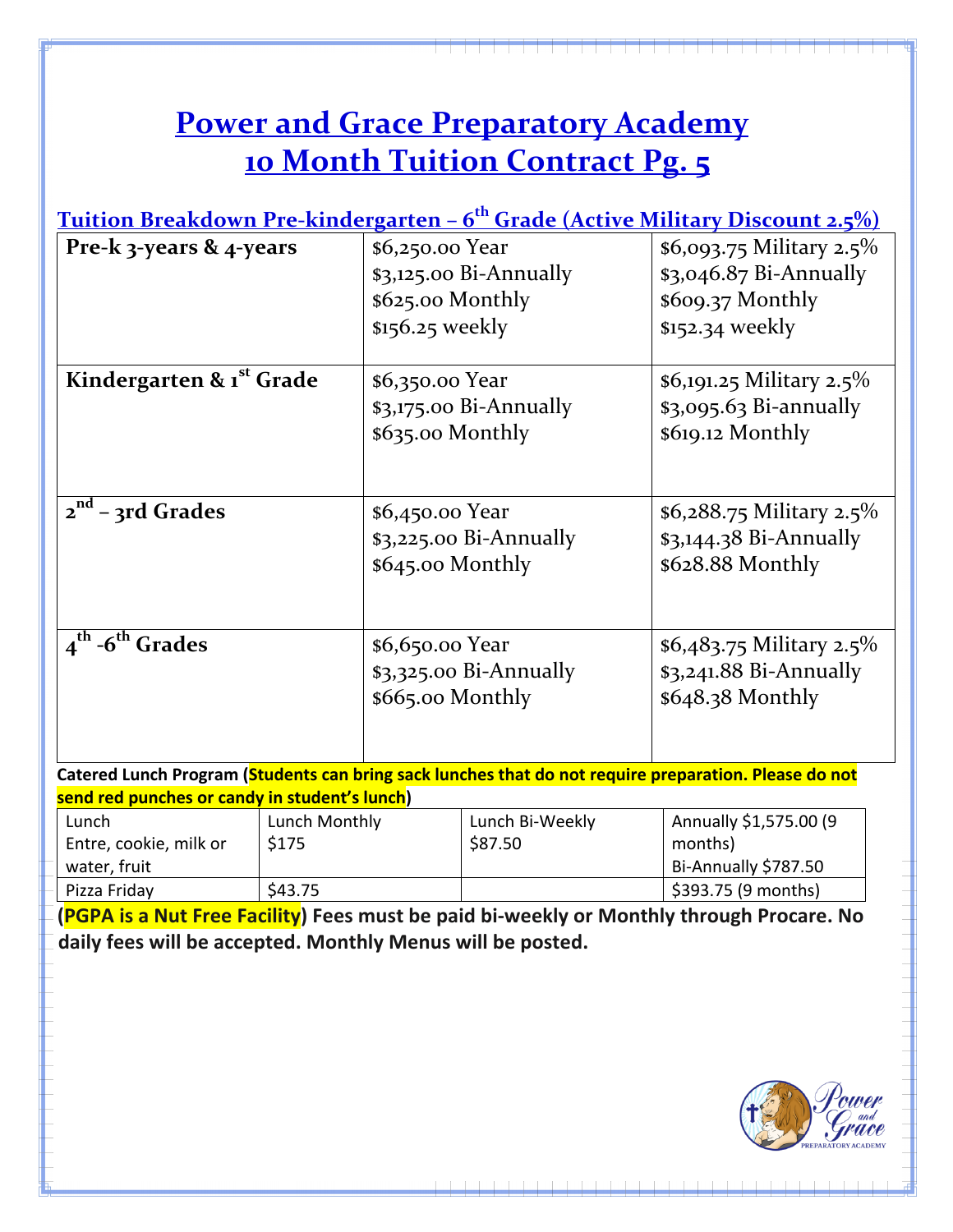|                                           |                                                                                                                                                                                                                                                                                                                                                                                                                                                                                                                                        | <b>Power and Grace Preparatory Academy</b>                                                                       |                                          |
|-------------------------------------------|----------------------------------------------------------------------------------------------------------------------------------------------------------------------------------------------------------------------------------------------------------------------------------------------------------------------------------------------------------------------------------------------------------------------------------------------------------------------------------------------------------------------------------------|------------------------------------------------------------------------------------------------------------------|------------------------------------------|
|                                           |                                                                                                                                                                                                                                                                                                                                                                                                                                                                                                                                        | <b>Existing Student/ New Student Fee Schedule</b>                                                                |                                          |
| Testing Brigance /<br>Stanford 10 Testing |                                                                                                                                                                                                                                                                                                                                                                                                                                                                                                                                        | \$175.00                                                                                                         | Due: March 25,<br>2022                   |
| Science/Technology<br>/ Enrichment Fee:   |                                                                                                                                                                                                                                                                                                                                                                                                                                                                                                                                        | \$200.00                                                                                                         | Due: April 15, 2022                      |
| <b>Book Fee:</b>                          | $Pre-K 3$<br>Pre-K4<br>Kindergarten - 1 <sup>st</sup> Grade<br>$2nd - 3rd$ Grade<br>$4th$ - 6 <sup>th</sup> Grade                                                                                                                                                                                                                                                                                                                                                                                                                      | \$150.00<br>\$250.00<br>\$325.00<br>\$400.00<br>\$425.00                                                         | Due: May 15, 2022                        |
| Tuition Fee:                              | Pre-K $3 &$ Pre-K $4$<br>Kindergarten - 1 <sup>st</sup> Grade<br>$2nd - 3rd$ Grade<br>$4th$ - 6 <sup>th</sup> Grade                                                                                                                                                                                                                                                                                                                                                                                                                    | \$6250.00(156.25 Weekly)<br>\$6350.00(635.00 Monthly)<br>\$6450.00(\$645.00 Monthly)<br>\$6650.00(665.00 Monthly | <b>Payment Starts:</b><br>August 1, 2022 |
|                                           |                                                                                                                                                                                                                                                                                                                                                                                                                                                                                                                                        |                                                                                                                  |                                          |
|                                           |                                                                                                                                                                                                                                                                                                                                                                                                                                                                                                                                        |                                                                                                                  |                                          |
|                                           | $\textbf{Date:}\textcolor{red}{\overbrace{\text{Date:}\text{}}\textcolor{blue}{\overbrace{\text{}}\text{}}\textcolor{blue}{\overbrace{\text{}}\text{}}\textcolor{blue}{\overbrace{\text{}}\text{}}\textcolor{blue}{\overbrace{\text{}}\text{}}\textcolor{blue}{\overbrace{\text{}}\text{}}\textcolor{blue}{\overbrace{\text{}}\text{}}\textcolor{blue}{\overbrace{\text{}}\text{}}\textcolor{blue}{\overbrace{\text{}}\text{}}\textcolor{blue}{\overbrace{\text{}}\text{}}\textcolor{blue}{\overbrace{\text{}}\text{}}\textcolor{blue$ |                                                                                                                  |                                          |
|                                           |                                                                                                                                                                                                                                                                                                                                                                                                                                                                                                                                        |                                                                                                                  |                                          |
|                                           |                                                                                                                                                                                                                                                                                                                                                                                                                                                                                                                                        |                                                                                                                  |                                          |
|                                           |                                                                                                                                                                                                                                                                                                                                                                                                                                                                                                                                        |                                                                                                                  |                                          |
|                                           |                                                                                                                                                                                                                                                                                                                                                                                                                                                                                                                                        |                                                                                                                  |                                          |
|                                           |                                                                                                                                                                                                                                                                                                                                                                                                                                                                                                                                        |                                                                                                                  |                                          |
|                                           |                                                                                                                                                                                                                                                                                                                                                                                                                                                                                                                                        |                                                                                                                  |                                          |

 $1 - 1 - 1$